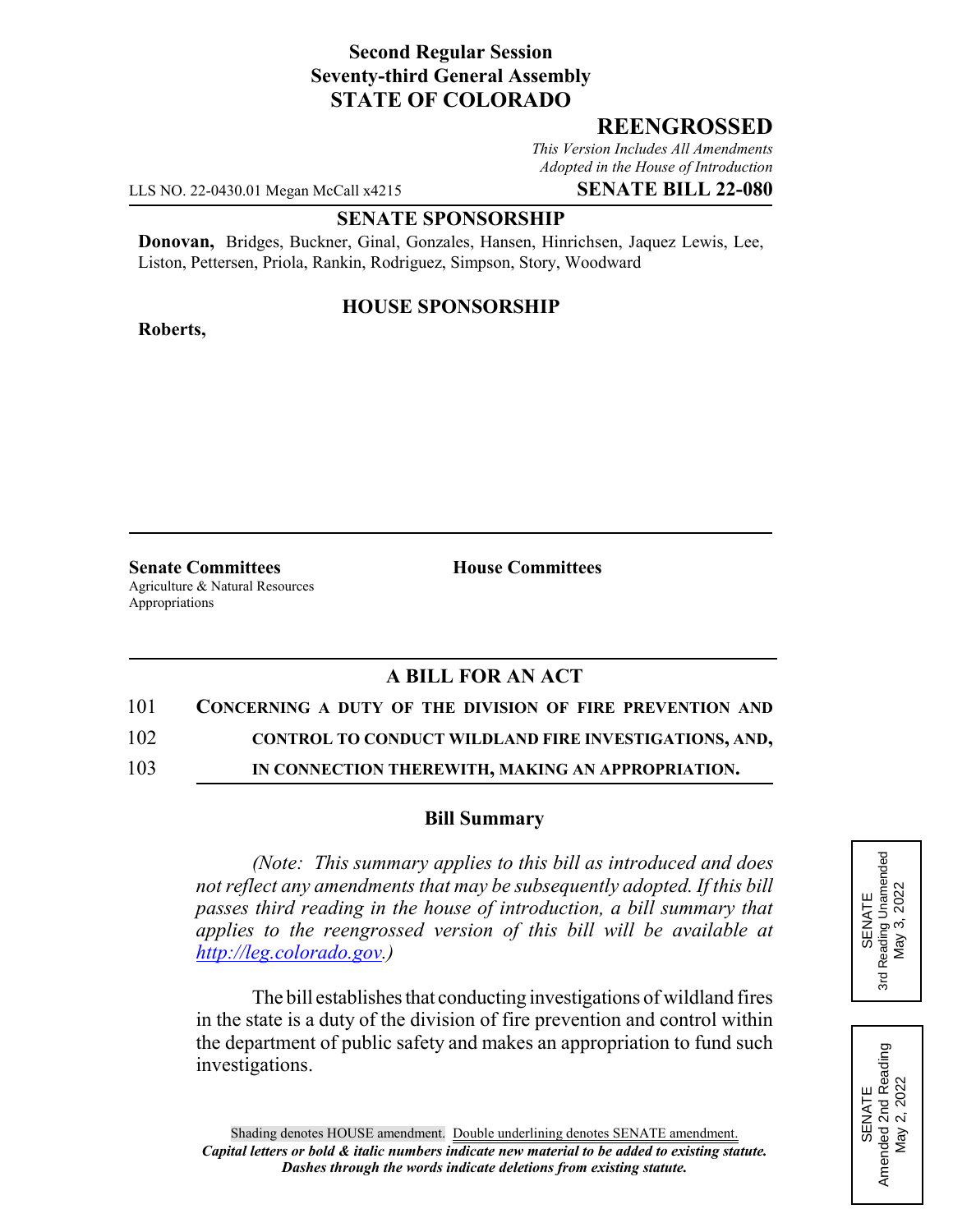*Be it enacted by the General Assembly of the State of Colorado:*

 **SECTION 1.** In Colorado Revised Statutes, 24-33.5-1203.5, **amend** (3) as follows:

 **24-33.5-1203.5. Powers and duties of director - report.** (3) Commencing in 2014, the director shall report annually to the 6 wildfire matters review committee created in section  $2-3-1602$  C.R.S., 7 regarding the current nature and magnitude of the state's wildfire WILDLAND FIRE situation, THE NUMBER OF WILDLAND FIRE INVESTIGATIONS THE DIVISION CONDUCTED IN THE PRECEDING CALENDAR YEAR, AND THE STATUS OF OR, IF THE INVESTIGATION IS COMPLETED, THE 11 RESULTS OF, EACH INVESTIGATION, the status of wildfire WILDLAND FIRE preparedness and prescribed burns in the state, including available 13 resources, and the challenges to addressing the state's wildfire WILDLAND FIRE threat. The report required by this subsection (3) is exempt from the automatic expiration described in section 24-1-136 (11).

 **SECTION 2.** In Colorado Revised Statutes, **add** 24-33.5-1236 as follows:

 **24-33.5-1236. Fire origin and cause investigation fund - created.** (1) THERE IS HEREBY CREATED IN THE STATE TREASURY THE FIRE ORIGIN AND CAUSE INVESTIGATION FUND, REFERRED TO IN THIS 21 SECTION AS THE "FUND". THE FUND CONSISTS OF ANY MONEY THAT MAY 22 BE APPROPRIATED TO THE FUND BY THE GENERAL ASSEMBLY, ALL PRIVATE AND PUBLIC MONEY RECEIVED THROUGH GIFTS, GRANTS, OR DONATIONS 24 THAT ARE TRANSMITTED TO THE STATE TREASURER AND CREDITED TO THE FUND, AND MONEY TRANSFERRED TO THE FUND PURSUANT TO SUBSECTION 26 (4) OF THIS SECTION. THE STATE TREASURER SHALL CREDIT ALL INTEREST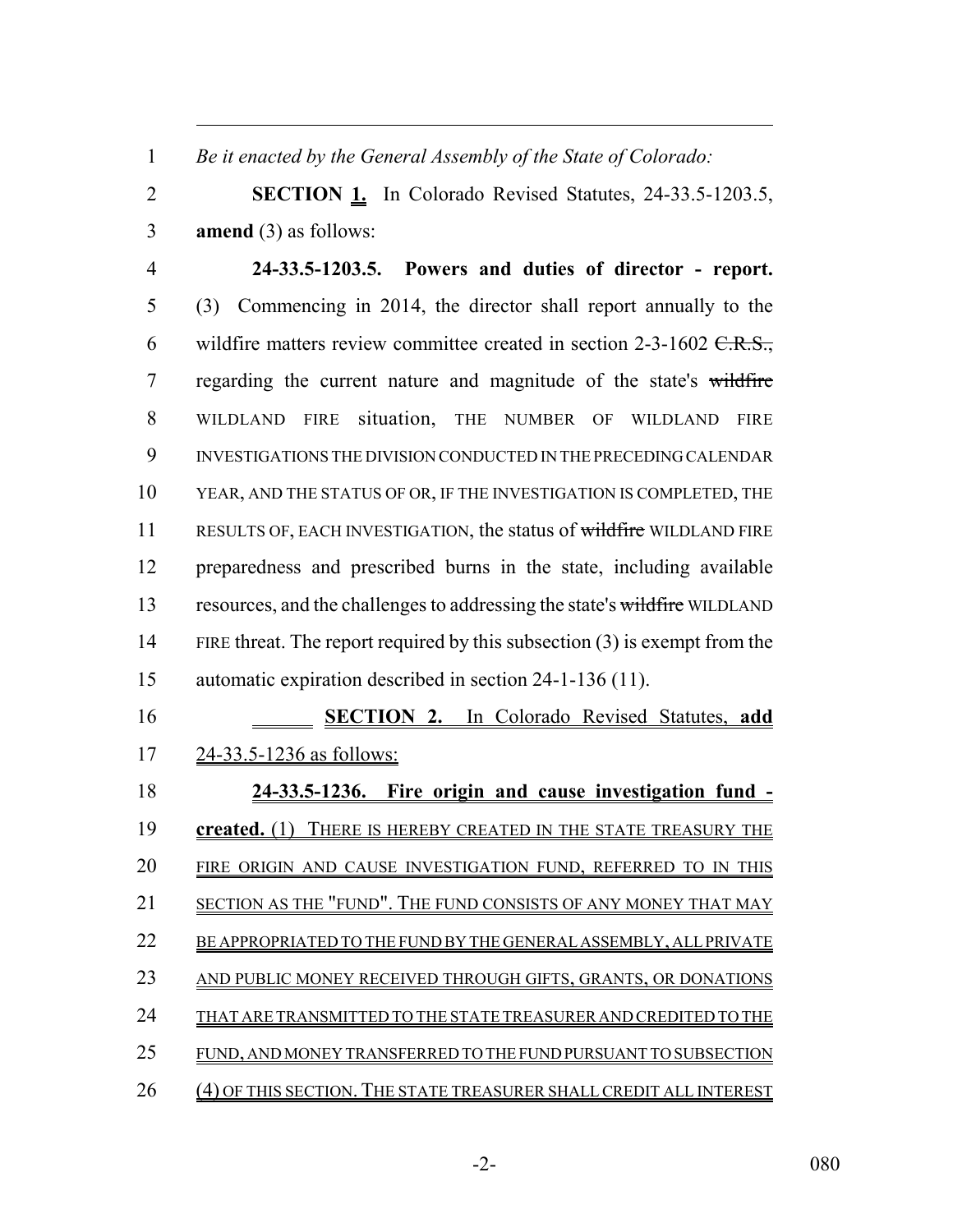| 1  | AND INCOME DERIVED FROM THE DEPOSIT AND INVESTMENT OF MONEY IN              |
|----|-----------------------------------------------------------------------------|
| 2  | THE FUND TO THE FUND. SUBJECT TO ANNUAL APPROPRIATION BY THE                |
| 3  | GENERAL ASSEMBLY, THE DEPARTMENT MAY EXPEND MONEY FROM THE                  |
| 4  | FUND FOR THE PURPOSES SPECIFIED IN THIS SECTION.                            |
| 5  | THE DIVISION SHALL USE THE MONEY IN THE FUND TO:                            |
| 6  | FUND STATE COSTS ASSOCIATED WITH PROVIDING SUPPORT TO<br>(a)                |
| 7  | LOCAL FIRE DEPARTMENTS IN INVESTIGATING THE CAUSE AND ORIGIN OF             |
| 8  | FIRES;                                                                      |
| 9  | (b) REIMBURSE FIRE INVESTIGATORS WHO ARE NOT EMPLOYED BY                    |
| 10 | THE DIVISION BUT ARE ACTING UNDER THE DIRECTION AND COORDINATION            |
| 11 | OF THE DIVISION AT AN ESTABLISHED RATE FOR ASSISTING IN FIRE CAUSE          |
| 12 | AND ORIGIN INVESTIGATIONS OUTSIDE OF JURISDICTION;                          |
| 13 | ENSURE FIRE ORIGIN AND CAUSE DATA IS ACCURATELY<br>(c)                      |
| 14 | COLLECTED, ANALYZED, AND DISSEMINATED; AND                                  |
| 15 | UTILIZE THE DATA COLLECTED AS SET FORTH IN THIS SECTION<br>(d)              |
| 16 | TO MORE EFFECTIVELY PREVENT OR MITIGATE FUTURE FIRES.                       |
| 17 | (3)<br>THE DIRECTOR MAY ADOPT RULES AS NECESSARY TO                         |
| 18 | IMPLEMENT THIS SECTION.                                                     |
| 19 | (4) On July 1, 2022, and on each July 1 thereafter, the                     |
| 20 | TREASURER SHALL TRANSFER ONE MILLION FOUR HUNDRED<br>STATE                  |
| 21 | THOUSAND DOLLARS FROM THE GENERAL FUND TO THE FUND FOR USE BY               |
| 22 | THE DIVISION AS SET FORTH IN SUBSECTION (2) OF THIS SECTION.                |
| 23 | <b>SECTION 3. Appropriation.</b> (1) For the 2022-23 state fiscal           |
| 24 | year, \$1,400,000 is appropriated to the department of public safety. This  |
| 25 | appropriation is from the fire origin and cause investigation fund created  |
| 26 | in section $24-33.5-1236(1)$ , C.R.S. To implement this act, the department |
| 27 | may use this appropriation as follows:                                      |